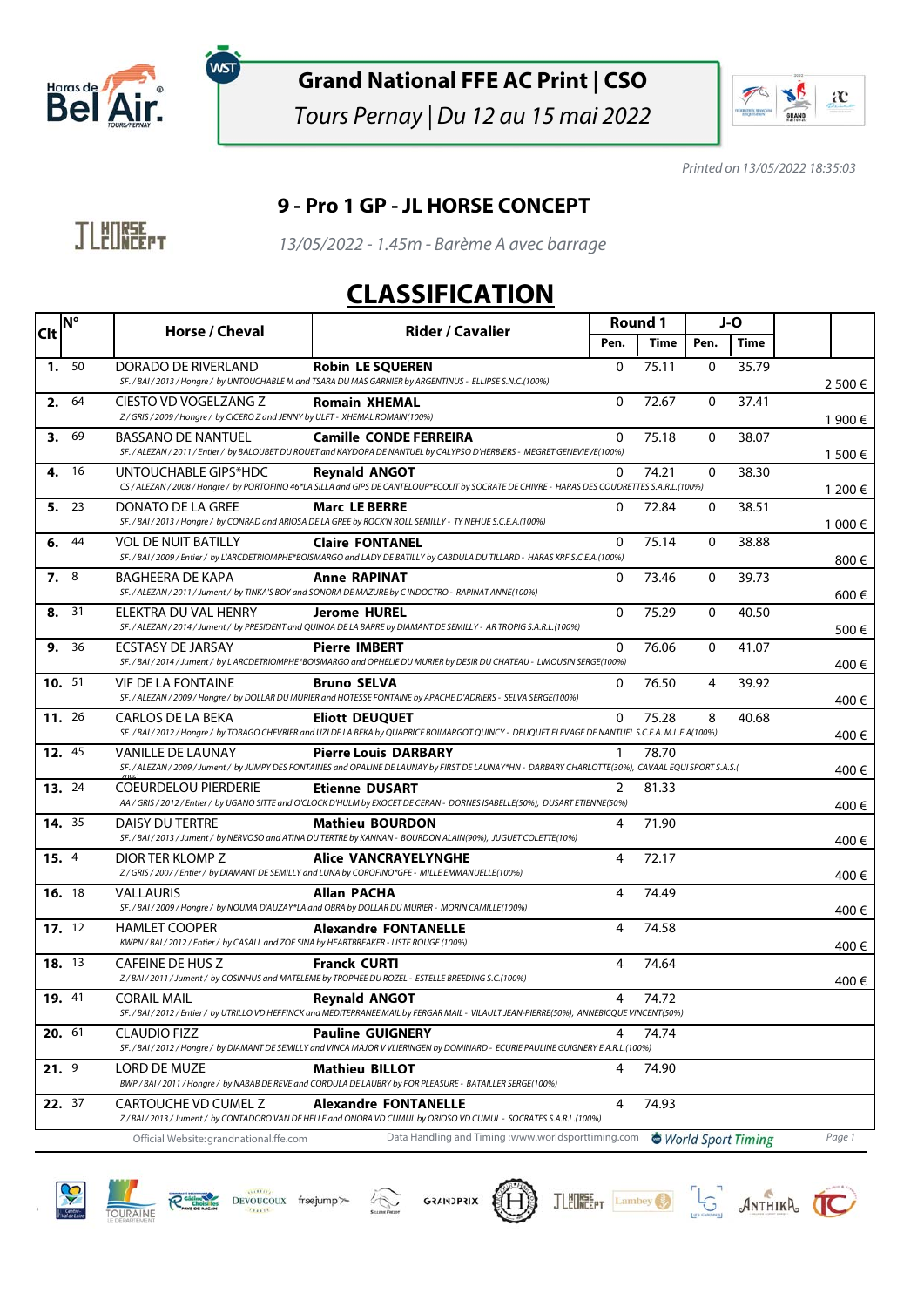# **CLASSIFICATION**

| <b>Clt</b>    | <b>N°</b> | Horse / Cheval                                                                                                        | <b>Rider / Cavalier</b>                                                                                                                                                         | Round 1 |       | J-O  |             |  |
|---------------|-----------|-----------------------------------------------------------------------------------------------------------------------|---------------------------------------------------------------------------------------------------------------------------------------------------------------------------------|---------|-------|------|-------------|--|
|               |           |                                                                                                                       |                                                                                                                                                                                 | Pen.    | Time  | Pen. | <b>Time</b> |  |
| 23. 54        |           | <b>VOLCAN DU SARTEL</b>                                                                                               | <b>Alice VANCRAYELYNGHE</b><br>SF./BAI/2009/Hongre/by CORIANO ZWARTEPANNENHOF and DISCRETE IV by QUAT'SOUS - AMBRE S.A.R.L.(100%)                                               | 4       | 75.30 |      |             |  |
| 24. 6         |           | ZIA MIA DE LA BONN Z                                                                                                  | <b>Edouard CHAUVET</b><br>Z/ALEZAN/2012/Jument/ by ZANDOR Z and KEL'AMOUR DE ROUILLAC by VOLTAIRE - CHAMBRY SONIA(100%)                                                         | 4       | 75.35 |      |             |  |
| 25. 70        |           | <b>CRAMBERRIES</b>                                                                                                    | Alexia DEVEAUTOUR<br>SF. / ALEZAN / 2012 / Jument / by LE TOT DE SEMILLY and MEMOIRE DE NORMANDIE by VERDI - HATCHOUEL GAUCHER ELISABETH(100%)                                  | 4       | 75.68 |      |             |  |
| 26. 58        |           | HAVANA BALIA GRAND MOUSTI <b>Alexis LHEUREUX</b>                                                                      | Z/BAI/2012/Jument/ by HOEGIE VAN'T BERGSKE and S BURGRAVIN DU GRAND MOUS by ACALETTO - LISTE ROUGE Y(50%), LISTE ROUGE S(50%)                                                   | 4       | 75.86 |      |             |  |
| 27. 27        |           | ASHELKA WEST*DE SANCY                                                                                                 | <b>Ambre DIFKO</b><br>SF. / BAI / 2010 / Jument / by SHARKANN and QUANDICE DE KERGLENN by DIAMANT DE SEMILLY - DIFKO ALEXANDRINE(100%)                                          | 4       | 75.93 |      |             |  |
| 28. 17        |           | <b>IBRAHIM</b>                                                                                                        | <b>Jules ORSOLINI</b><br>KWPN / BAI / 2013 / Hongre / by ELDORADO VAN DE ZESHOEK and CIRETTO by QUIDAM DE REVEL - LISTE ROUGE (100%)                                            | 4       | 76.47 |      |             |  |
| 29. 53        |           | <b>VAKIRY DES SAULES</b>                                                                                              | <b>Swan BOURVEN</b><br>SF. / BAI / 2009 / Jument / by LANDO and BELLEVUE D'ELLE by MUGUET DU MANOIR - CROCHEMORE PASCAL(50%), ECURIE SWAN BOURVEN S.C.E.A.(50%)                 | 4       | 76.82 |      |             |  |
| <b>30.</b> 60 |           | TROMPETTE DE NUIT<br>SFA / BAI / 2007 / Jument / by ZANDOR Z and GAVOTTE DE NUIT by VOLTAIRE - FRAIOLI PHILIPPE(100%) | <b>Yannick LE CRAVER</b>                                                                                                                                                        | 5       | 78.15 |      |             |  |
| 31. 66        |           | <b>DIMAGGIO</b><br>KWPN / BAI / 2008 / Hongre / by ZAPATERO VDL and SININI by NAVARONE - LLORET LAURA(100%)           | <b>Laura LLORET</b>                                                                                                                                                             | 5       | 79.61 |      |             |  |
| 32.63         |           | ULTRA DAUDAIE                                                                                                         | Sandra DELOUIS<br>SFB / ALEZAN / 2008 / Jument / by NINTO DE BEAUFOUR and INDRA LOVE by MUGUET DU MANOIR - DELOUIS SANDRA(100%)                                                 | 5       | 80.30 |      |             |  |
| 33. 62        |           | ALPHA DU CHENE                                                                                                        | <b>Manon MAGE</b><br>SF. / BAI / 2010 / Hongre / by DIAMANT DE SEMILLY and HALOINE DE VILLON by NIDOR PLATIERE - MAGE ROBERT(100%)                                              | 6       | 81.25 |      |             |  |
| <b>34.</b> 28 |           | <b>VIRUS DES CABANES</b>                                                                                              | <b>Marine BOUTON</b><br>SF. / BAI / 2009 / Entier / by LUPICOR and OHVIENS DES CABANES by ADELFOS - BOUTON MARINE(75%), BOUTON S.A.R.L.(25%)                                    | 8       | 71.95 |      |             |  |
| 35. 29        |           | <b>BY TALMA</b>                                                                                                       | <b>Alice VANCRAYELYNGHE</b><br>SF. / ALEZAN / 2011 / Hongre / by BALOUBET DU ROUET and SAHARA DE TALMA by CONTERNO GRANDE - GUIOT MICHEL(100%)                                  | 8       | 75.44 |      |             |  |
| 36. 11        |           | <b>CASTILLO D'HENRY</b>                                                                                               | <b>Pierre IMBERT</b><br>SF. / ALEZAN / 2012 / Hongre / by GAVROCHE DE QUINCY and LA PIRONNIERE by DORMANE DU PUY - CANTETEAU MARTINE(100%)                                      | 8       | 75.47 |      |             |  |
| 37. 59        |           | <b>VIRKO MINOTAIS</b>                                                                                                 | <b>Gustavo ARROYO</b><br>SF. / NOIR PANGARE / 2009 / Hongre / by CHACCO BLUE and OTISSIA DU GUE by GENTLEMAN PLATIERE - LEMOINE DIDIER(50%), LEMOINE CELINE(50%)                | 8       | 75.97 |      |             |  |
| 38. 57        |           | DYNOZZO DE KIDOR                                                                                                      | <b>Laura RAYJASSE</b><br>SF. / BAI / 2013 / Hongre / by VAGABOND DE LA POMME and RHODE by IOLISCO DE QUINHON*HN - ECURIE DES GRANDS ROBINEAUX S.C.E.A.(100%)                    | 8       | 76.28 |      |             |  |
| 39. 67        |           | NINA SIMONE DKS<br>BWP / BAI / 2013 / Jument / by KANNAN and CENTINA by CENTO - ELIOT S.N.C.(100%)                    | <b>Regis VILLAIN</b>                                                                                                                                                            | 8       | 76.92 |      |             |  |
| 40. 25        |           | <b>DASHLEY DE VALLET</b><br>SF./BAI/2013/Jument/ by KANNAN and FANTASIA VI by NARCOS II - FLEURANCE CLAUDE(100%)      | <b>Robin FLEURANCE</b>                                                                                                                                                          | 9       | 77.23 |      |             |  |
| 41. 40        |           | <b>BALTIMORE D'ARGONNE</b>                                                                                            | <b>Cedric HUREL</b><br>SF./BAI/2011/Entier/by CANTURO and DAME VANNETAISE by GALOUBET A - BRONN DANIELLE(100%)                                                                  | 9       | 77.28 |      |             |  |
| 42. 65        |           | DOUBLE LU                                                                                                             | Julia SEGALOT<br>SF. / ALEZAN / 2013 / Entier / by NORMAN PRE NOIR and MA PTITE LULU by QUIDAM DE REVEL - MY INVESTMENT COMPANY S.A.S., LISTE ROUGE 67%), SEGALOT PHILIPP       | 9       | 77.52 |      |             |  |
| 43. 10        |           | AZUR DE L'ORTIER                                                                                                      | <b>Mathieu BOURDON</b><br>SF. / BAI / 2010 / Hongre / by DOLLAR DU MURIER and NAUSICAA DU MURIER by LE TOT DE SEMILLY - DE DISCIPLINES SPORTIVES EARL BOURDON ENSEIGNEMENT(100% | 9       | 77.61 |      |             |  |
| <b>44.</b> 33 |           | DEESSEKA DE CERISY                                                                                                    | Anne RAPINAT<br>SF./ALEZAN/2013/Hongre/ by DOLLAR DELA PIERRE and VENUE DE CERISY by NERVOSO - RAPINAT ANNE(100%)                                                               | 9       | 77.71 |      |             |  |
| 45. 71        |           | CAVIANA DE KREISKER                                                                                                   | <b>Anouk KORT</b><br>SF. / GRIS / 2012 / Jument / by SHOUPPYDAM DES HORTS and CAFE CREME by CREVE COEUR - OLSEN CHRISTIAN(100%)                                                 | 9       | 79.26 |      |             |  |
| <b>46.</b> 2  |           | CANITO DU MO                                                                                                          | Gaetan POIDVIN<br>SF./ALEZAN/2012/Entier/ by OGANO SITTE and V'I'P DU MO by CASSINI II - FRAZZI JEAN-MICHEL(100%)                                                               | 10      | 82.53 |      |             |  |
| 47. 49        |           | EVERS                                                                                                                 | <b>Brice BRASSART</b><br>KWPN / BAI / 2009 / Hongre / by NASSAU and JIVE by EQUADOR - LISTE ROUGE E(75%), BENBIGA DEBAUGE MEHDI(25%)                                            | 12      | 72.74 |      |             |  |
| <b>48.</b> 47 |           | AKUNA MATATA DB Z<br>Z/GRIS/2012/Hongre / by ASCA Z and COVITA V by CARTANO - HELIVET S.A.R.L.(100%)                  | <b>Paul TYSSANDIER</b>                                                                                                                                                          | 12      | 74.46 |      |             |  |
| 49. 34        |           | DARLING DE L'ANGEVINE                                                                                                 | <b>Mathieu BILLOT</b><br>SF. / BAI / 2013 / Jument / by AIR JORDAN and OCEANE BASTERS by CLINTON - ECURIE BILLOT S.C.E.A. (50%), BATAILLER SERGE(50%)                           | 12      | 74.61 |      |             |  |
| 50. 38        |           | AMARETTO DU SURGEON                                                                                                   | <b>Franck CURTI</b><br>SF. / GRIS / 2010 / Hongre / by WINNINGMOOD VD ARENBERG and SOURCE DU SURGEON by KEOPS DU VINNEBUS - LISTE ROUGE (100%)                                  | 12      | 75.68 |      |             |  |

Official Website:grandnational.ffe.com Data Handling and Timing :www.worldsporttiming.com World Sport Timing Page 2